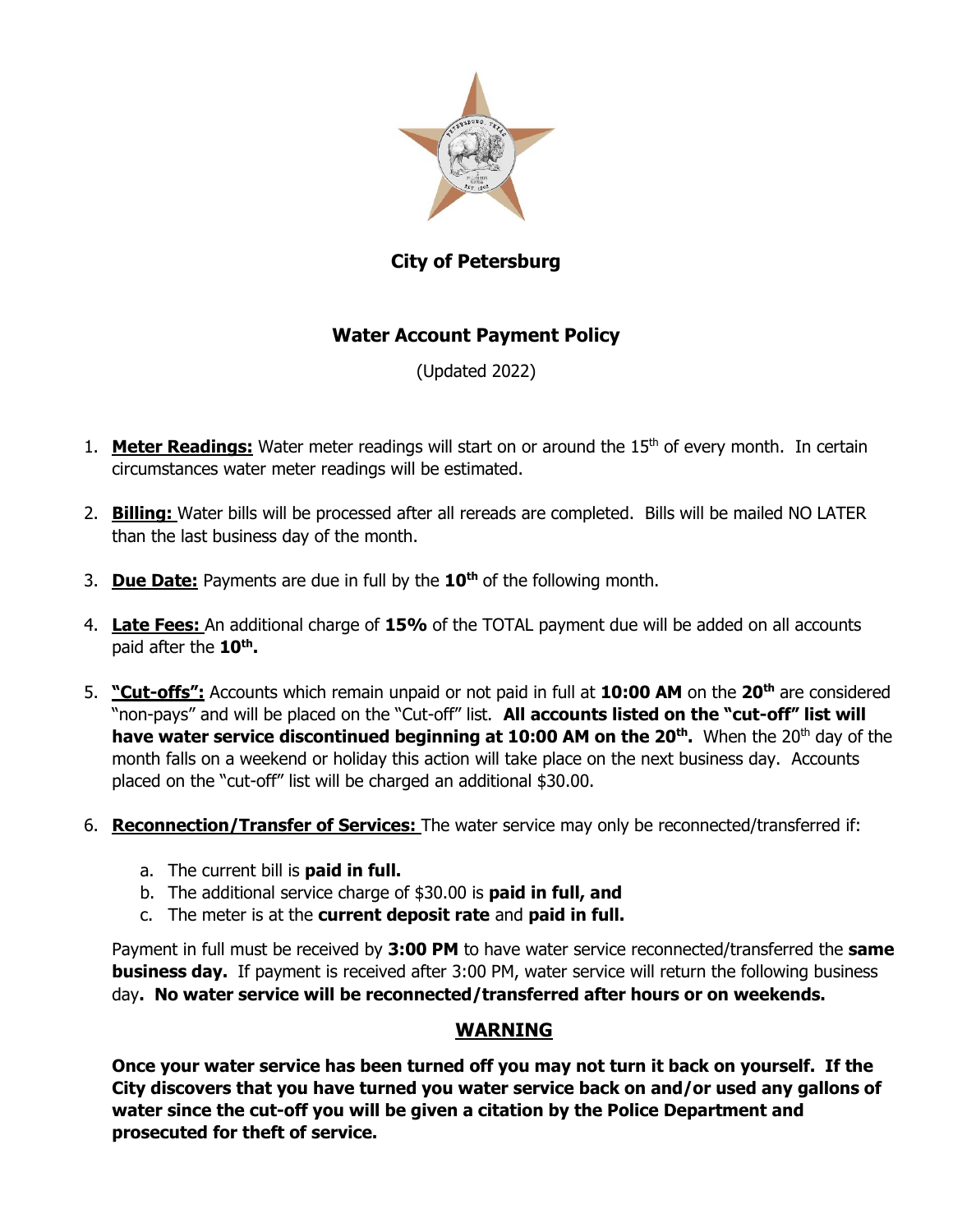

7. **Recurring non-payment of water bills:** Accounts with a past due balance of two (2) months or more will be disconnected in the system. The deposit will be applied to the past due balance and the remaining balance will be billed to the customer. **In order to reactivate the account the past due balance plus a new service charge and water deposit will need to be paid.** These charges must be paid prior to reconnection of services.

## **Accepted forms of payment**

- 1. The City of Petersburg accepts the following forms of payment:
	- a. Cash
	- b. Check (No temporary checks.)
	- c. Money Order
	- d. Visa, Master Card, and Discover credit cards. A 3% fee will be added on all transactions. (No cards requiring pin input will be accepted.)
- 2. A \$30.00 service charge will be applied to all returned checks.
- 3. A letter will be sent out to the account holder when a check is returned. The account holder must come in and pay the \$30.00 fee and the original amount of the bill within 10 days of the notice in order to avoid disruption of services and/or legal action. The City of Petersburg will not accept checks from customers who have had two (2) or more returned checks.

#### **To open a new account**

- 1. Account holder must come to City Hall and fill out a new water service agreement. Account holder must present a valid photo ID at this time.
- 2. Account holder must pay a \$100.00 Deposit and a \$30.00 Service Fee before water services will be connected.
- 3. Deposit will be applied to final bill after closing account. If there is a remaining credit after applying deposit that amount will be refunded. If there is a remaining balance after applying deposit that amount will be billed to the customer.